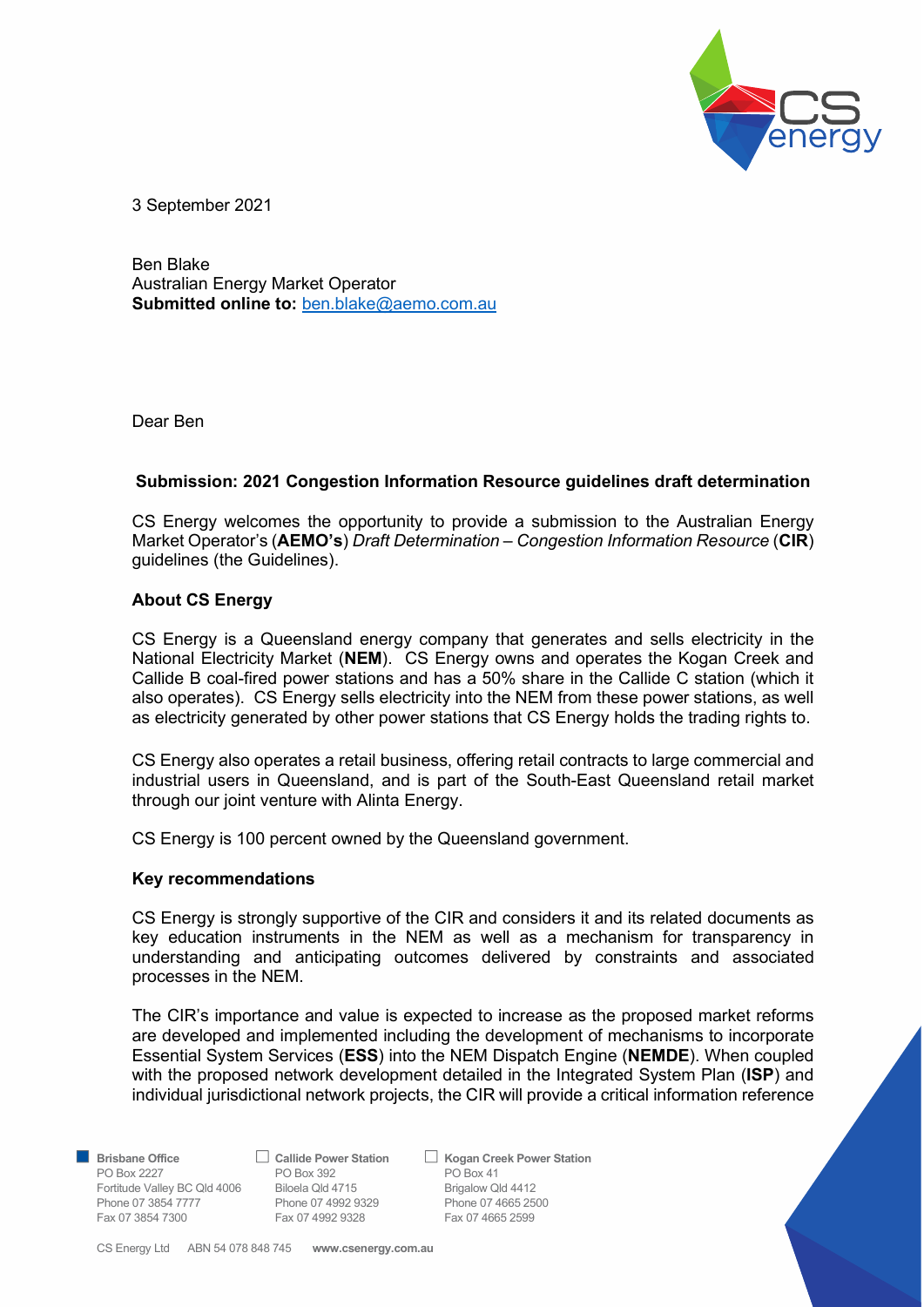for Participants in developing an understanding and insight to NEMDE constraint actions and outcomes. Key areas include, but not limited to, Constraint Congestion Management (CCM) and Settlement Residue Management (SRM).

CS Energy is supportive of the matters and proposals raised in the Energy Australia<sup>1</sup> and Shell<sup>2</sup> first stage submissions and as detailed in the CIR Guidelines Draft Report and Determination, Appendix  $B^3$ . The incorporation of the proposals by AEMO will enhance the value of the CIR. Specifically, CS Energy:

- Requests that AEMO ensure that the proposed High Impact Outages (HIO) definition in the CIR is consistent with the HIO definition in the AEMO SO\_OP Outage Assessment procedure<sup>4</sup> in Section 7; and
- Is disappointed that AEMO has not embraced the Shell proposal to make available to Participants a replica of the network mimic panel used in the AEMO control rooms. In CS Energy's view, AEMO's reasons for rejecting the proposal require further justification:
	- $\circ$  The network mimic panel provides the status of network elements and associated power flows that are utilised in NEMDE and published in the public domain and includes actual interconnector flows on a five-minute dispatch interval resolution. The information AEMO has declared to be confidential is in several currently available proprietary commercial applications. This also counters the security concern expressed by AEMO; and
	- $\circ$  The provision of Market Notices and Network Outage Scheduler (NOS) would be complimentary to the visibility of the network mimic panel and the prevailing technical envelope that also overcomes any time delays in issuing the Market Notices or NOS updates. If the application was accessible through the AEMO Portal that includes a real-time bidding application, it should address AEMO's security concerns.

CS Energy requests AEMO to reconsider its decision on this subject.

The emergence of ESS will in some cases result in the utilisation of constraints to give effect to the final market mechanism for services such as system strength and inertia. Currently services such as inertia are embedded in the AEMO Constraint Implementation Guidelines  $(CIG)^5$ . As the ESS reform has commenced it is important that each of the services is categorised explicitly rather than being embedded in the CIG. In addition to the categorisation of the service, it should be codified how the service will be represented in the constraint and how it reconciles with the limit advice provided the Network Service Provider (NSP). This level of information will provide the appropriate level of detail and transparency to enable Participants to understand the constraint formulation for that service and subsequent constraint action when invoked in NEMDE.

<sup>1</sup> https://aemo.com.au/-/media/files/stakeholder\_consultation/consultations/aemo-engagement-model/congestion-information-resource-

guidelines/energyaustralia.pdf?la=en <sup>2</sup> https://aemo.com.au/-/media/files/stakeholder\_consultation/consultations/aemo-engagement-model/congestion-information-resourceguidelines/shell-energy.pdf?la=en

<sup>3</sup> https://aemo.com.au/-/media/files/stakeholder\_consultation/consultations/aemo-engagement-model/congestion-information-resourceguidelines/congestion-information-resource-guidelines-2021---draft.pdf?la=en

https://aemo.com.au/-/media/files/electricity/nem/security\_and\_reliability/power\_system\_ops/procedures/so\_op\_3718-outageassessment.pdf?la=en

<sup>5</sup> https://aemo.com.au/-/media/files/electricity/nem/security\_and\_reliability/congestion-information/2016/constraint-implementationguidelines.pdf